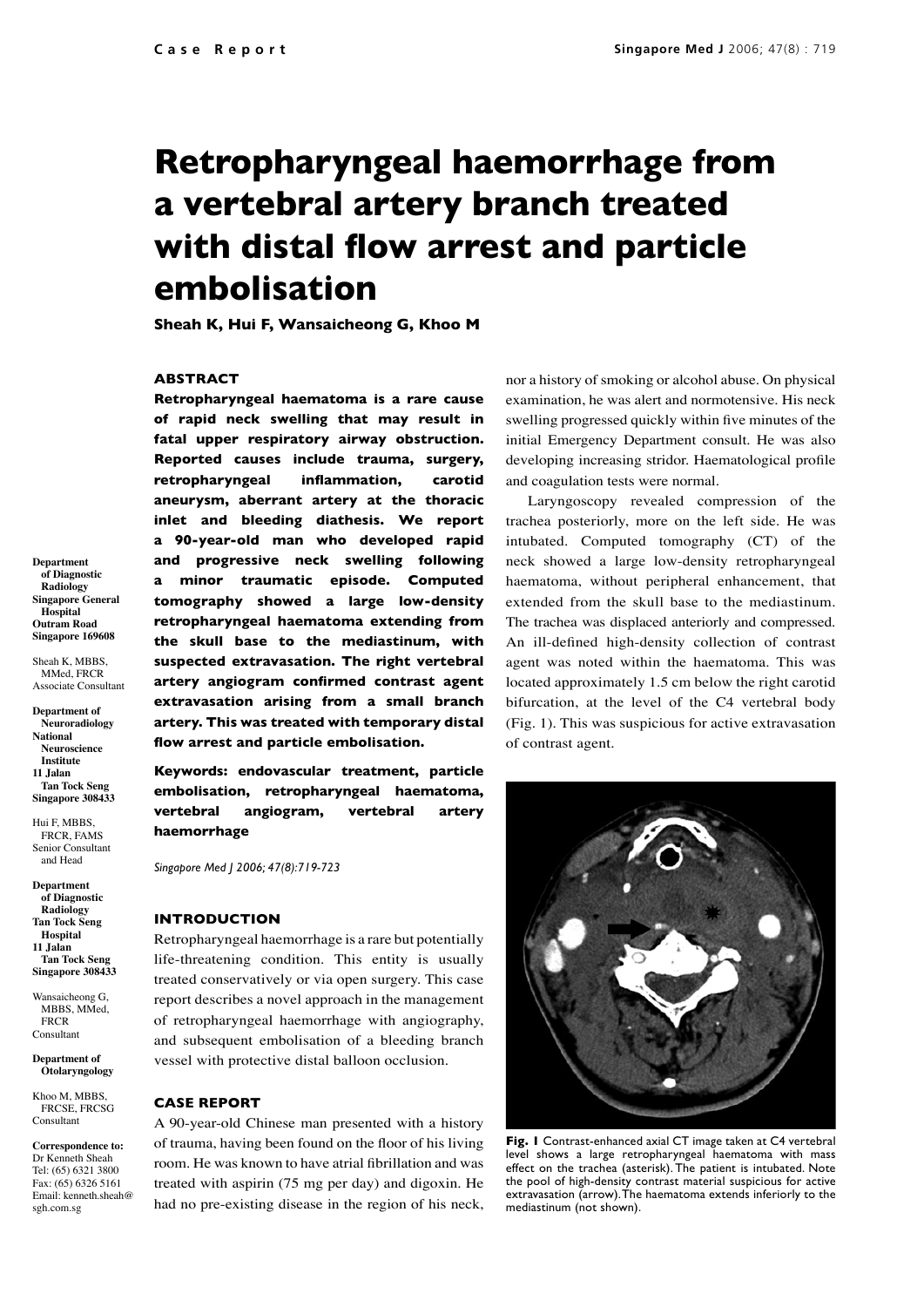



**Fig. 3** Selective right vertebral angiogram shows a temporary occlusion balloon (arrowhead) placed distally and flow into the small branch vessel (arrow). PVA particles were injected at this point.



**Fig. 2** Selective (a) left and (b) right vertebral artery angiograms taken in the lateral projection reveal extravasation of contrast medium. Fine branches arising from both vertebral arteries (arrows) contribute to the bleeding point.

Bilateral external carotid, subclavian and common carotid arteriograms were negative. The right vertebral artery angiogram showed extravasation of contrast agent arising from a small branch artery, at the C4 vertebral level. The left vertebral artery angiogram also showed faint opacification of the contrast agent extravasation (Fig. 2). As the otolaryngologist and neurosurgeons felt that these vessels would be difficult to approach and localise operatively, endovascular treatment was recommended. At this point, either placing a covered stent within the right vertebral artery to exclude the bleeding vessel or flooding with polyvinyl alcohol particles was considered. As the right brachiocephalic artery was tortuous, it was not possible to advance a large-bore guiding catheter for stent placement. Hence, a decision to occlude the bleeding branch with polyvinyl alcohol (PVA) was made.

As the branch vessel was too small for superselective cannulation with a microcatheter, flooding of the vertebral artery using PVA suspended in contrast agent with distal flow protection was performed with the intent of reflux occlusion of the small branch vessel. After ensuring adequate retrograde filling of the contralateral vertebral arteries bilaterally, temporary distal flow arrest of the right vertebral artery with a temporary  $7 \times 7$  mm microcatheter-based occlusion balloon (Hyperform, Micro Therapeutics, Irvine, CA, USA), mounted on a 0.01-inch hydrophilic guidewire through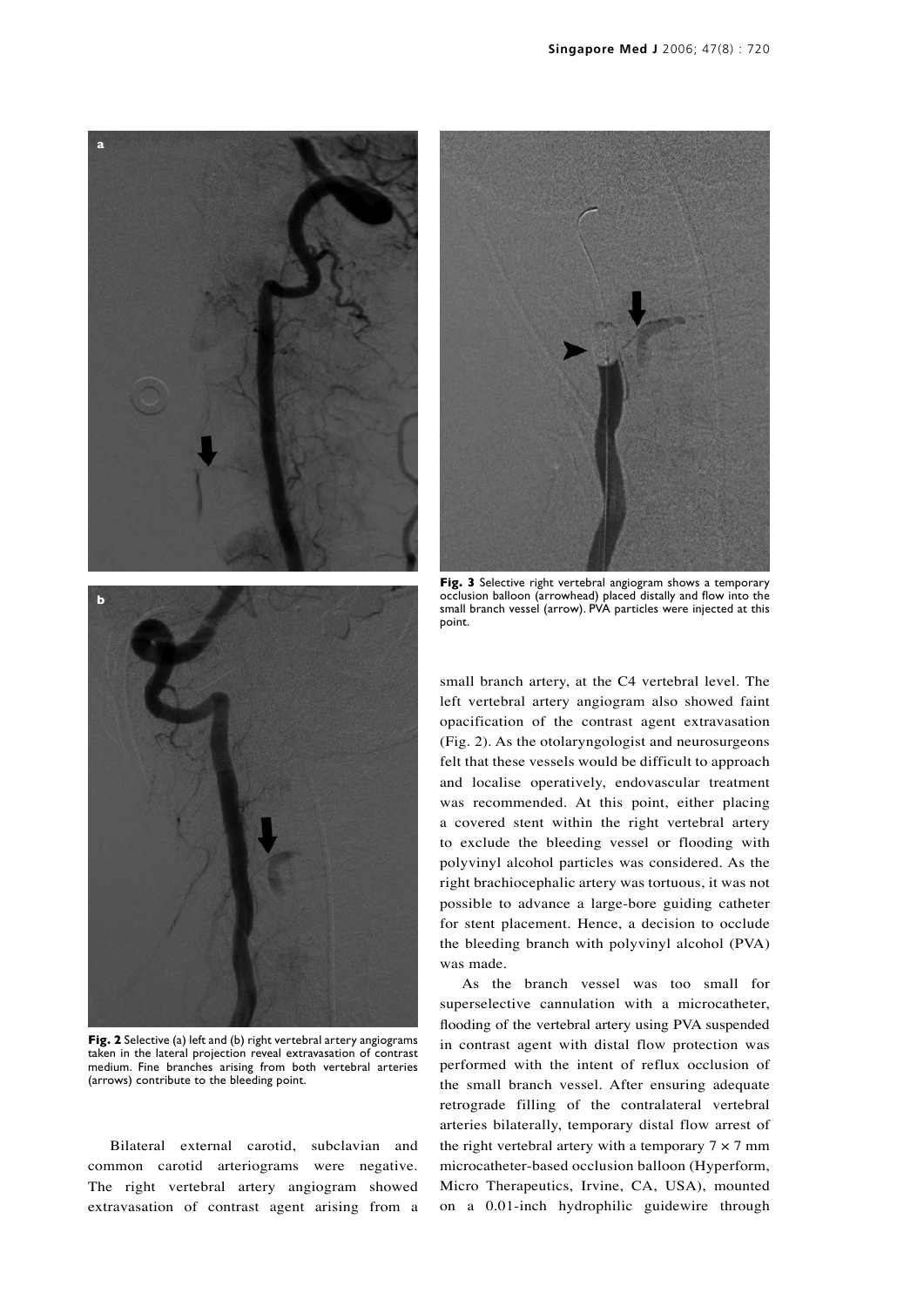a 0.037-inch outer diameter, 0.027-inch inner diameter microcatheter (MASSTRANSIT®, Cordis Neurovascular, FL, USA) was performed (Fig. 3). This was followed by gentle infusion of 150-250  $\mu$ m of PVA (Contour, Boston Scientific Target Meditech, Watertown, MA, USA). Thorough gentle suction of contrast through the microcatheter at the level of the small branch vessel was then performed, prior to re-establishment of flow in the parent artery.

The post-embolisation angiogram showed good flow in the right vertebral artery and its branches, with the exclusion of the branch that previously had contrast agent extravasation (Fig. 4a). Repeat left vertebral artery showed no contrast agent extravasation, hence embolisation of the left vertebral branch was not performed (Fig 4b). The patient subsequently underwent surgical evacuation of haematoma and was successfully extubated three days later. He was transferred out of intensive care three days later, and discharged after another week's stay in the general ward. He had no further recurrence of haematoma and did not have any neurological deficit.

# **DISCUSSION**

Retropharyngeal haematoma is a rare noninflammatory cause of progressive blood loss and rapid airway obstruction. Most reported cases implicate bleeding diathesis, trauma, carotid artery rupture, paraesophageal veins, infection, parathyroid adenoma rupture, metastasis, foreign body ingestion or iatrogenic causes<sup>(1)</sup>. Our patient was taking 75 mg of aspirin daily, which may or may not have predisposed to bleeding after minor trauma. Classically, signs of cervicomediastinal haematoma constitute Capps triad $(2)$ . This comprises tracheal and oesophageal compression, anterior displacement of the trachea, and subcutaneous bruising over the neck and anterior chest. Capps triad may not always be present. The patient may present with sore throat without stridor, which may lead to an initial diagnosis of pharyngitis or abscess.

Depending on the rate of haemorrhage, rapid increase in neck swelling may not be apparent. Anatomical communication of the retropharyngeal space with the mediastinum allows a large amount of bleeding, potentially without significant neck swelling. Furthermore, the insertions of the pharyngeal muscles which displace toward their origins with continued expansion of haematoma, provide no resistance to gradual accumulation of  $blood^{(1)}$ . Laryngoscopy





**Fig. 4** Selective (a) left and (b) right vertebral artery angiograms taken in the lateral projection show no more contrast medium extravasation.

usually shows pharyngolaryngeal swelling with no sign of the bleeding source, leading to an initial tentative diagnosis of retropharyngeal tumour or haemorrhage.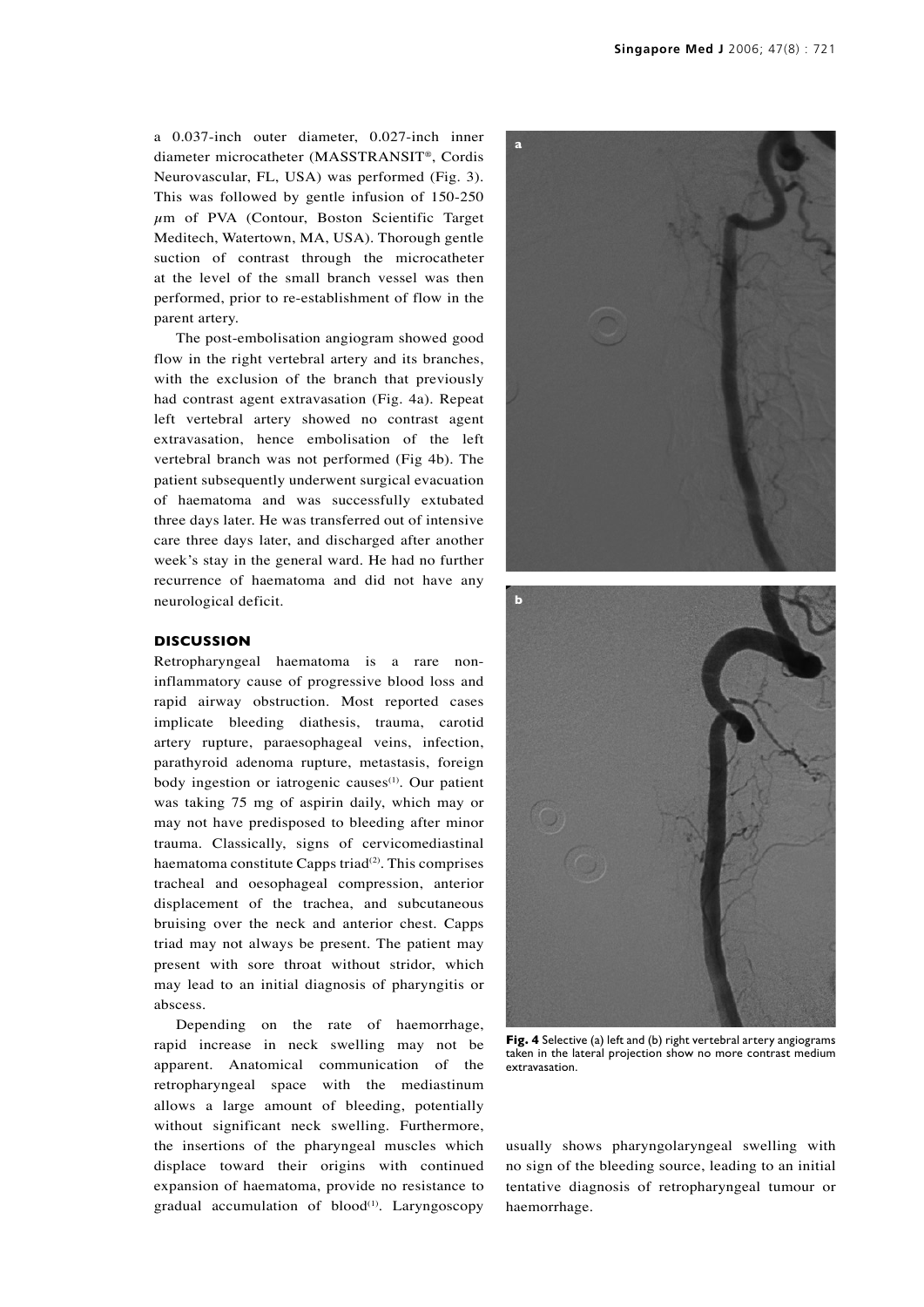Radiological investigation of these patients usually begins with CT of the neck. This may reveal a well-defined, midline collection separating the posterior pharyngeal wall from the prevertebral muscles<sup> $(1)$ </sup>. No peripheral enhancement is expected, and the collection should be low attenuation overall $(1)$ . However, if there is active bleeding, a "swirl" of hyperdensity can be seen internally, giving rise to a heterogeneous appearance overall. The major differential diagnosis on CT is tumour or inflammation.

Tumours of the retropharyngeal space comprise nasopharyngeal carcinomas, lymphoma, haemangioma and metastasis. These tend to exhibit strong, fairly homogeneous contrast enhancement. Occasionally, enlarged lymph nodes may be seen, which increases the diagnostic confidence for a tumour. In this case, the "swirling" appearance and rapid neck enlargement clinically argue against a diagnosis of tumour. Inflammation, on the other hand, may present with rapid onset neck swelling. as in this case. The patient is usually pyrexial and CT may show inflammatory stranding of the surrounding tissues. Occasionally, a rim-enhancing abscess may be seen in conjunction with suppurative cervical lymph nodes. Our patient was apyrexial, and CT did not show any significant inflammatory fat stranding.

Magnetic resonance (MR) imaging is sensitive to blood products and can demonstrate the evolution of a haematoma, based on the paramagnetic signal properties of blood. While the evolution of intracranial haematoma is predictable, the MR appearance of extracranial haematoma is variable<sup>(1)</sup>. Within a few hours of haematoma, blood products demonstrate increased T1- and T2-weighted signal intensity, with corresponding loss of signal due to susceptibility artifact on gradient-echo sequences $<sup>(1)</sup>$ .</sup>

Angiography is not usually performed in cases of retropharyngeal haematoma, but was indicated in our case as CT was suspicious for active extravasation. Reconstructions of the CT images revealed a suspicious vessel in the region of extravasation. Recognised blood supply to the retropharyngeal tissues arises from branches of the external carotid artery, the pharyngeal trunk of the ascending pharyngeal artery, as well as the vertebral artery<sup>(3)</sup>. The small branch identified angiographically in our patient may have arisen from muscular arterial branches of the vertebral artery.

Embolisation of the bleeding vessel in our patient was undertaken because of the significant rate of active extravasation. The endovascular approaches considered in this case included deployment of a covered stent to exclude the origin of haemorrhage or particle embolisation. Vertebral artery sacrifice was ruled out as there was contribution from both vertebral arteries. Placement of covered stents within the vertebral arteries has been performed in cases of pseudoaneurysm $(4)$ . While long-term outcomes are lacking, the immediate and short-term evidence shows good exclusion of aneurysms. In our situation, we felt that the small calibre of the branch vessel would allow thrombosis and immediate cessation of bleeding after stent placement. However, the tortuous right brachiocephalic artery in this patient excluded passage of a large-bore guiding catheter for stent placement.

Temporary distal flow arrest with particle embolisation was carried out in this case. Temporary proximal flow arrest and microcoil embolisation of the vertebral arteries have been described $(5,7)$ . The aim of proximal flow arrest, when used, is to prevent passage of distal microemboli into the intracranial circulation. This is different from placement of a balloon distal to the embolisation site as in this case, but the objective is the same, i.e. to prevent emboli from reaching the intracranial circulation. Care must also be taken not to inject too much particles at one time in order to avoid inadvertent reflux of particles down the vertebral artery and into its branches proximally.

To date, we are not aware of any other report on the use of distal flow arrest with particle embolisation in the vertebral artery<sup>(6)</sup>. There exists one other case report describing endovascular management of retropharyngeal haematoma. Van Velde et al described active bleeding in the region of the left thyrocervical trunk in their patient, which was then treated with Ivalon polyvinyl alcohol particles<sup>(6)</sup>. Theoretically, after protective temporary balloon occlusion of the vertebral artery, injection of contrast agent should show flow into the bleeding branch vessel. It is important to first demonstrate adequate retrograde filling of the distal vertebral artery, and ensure that the microcatheter tip is placed as close to the origin of the branch vessel as possible. Particle embolisation can then be performed slowly.

After completion of embolisation, thorough suctioning to remove excess particles within the parent artery is done. It is impossible to ascertain if all excess particles are removed as we are only guided by elimination of the contrast agent. Hence, the potential risk of stroke should be explained. To